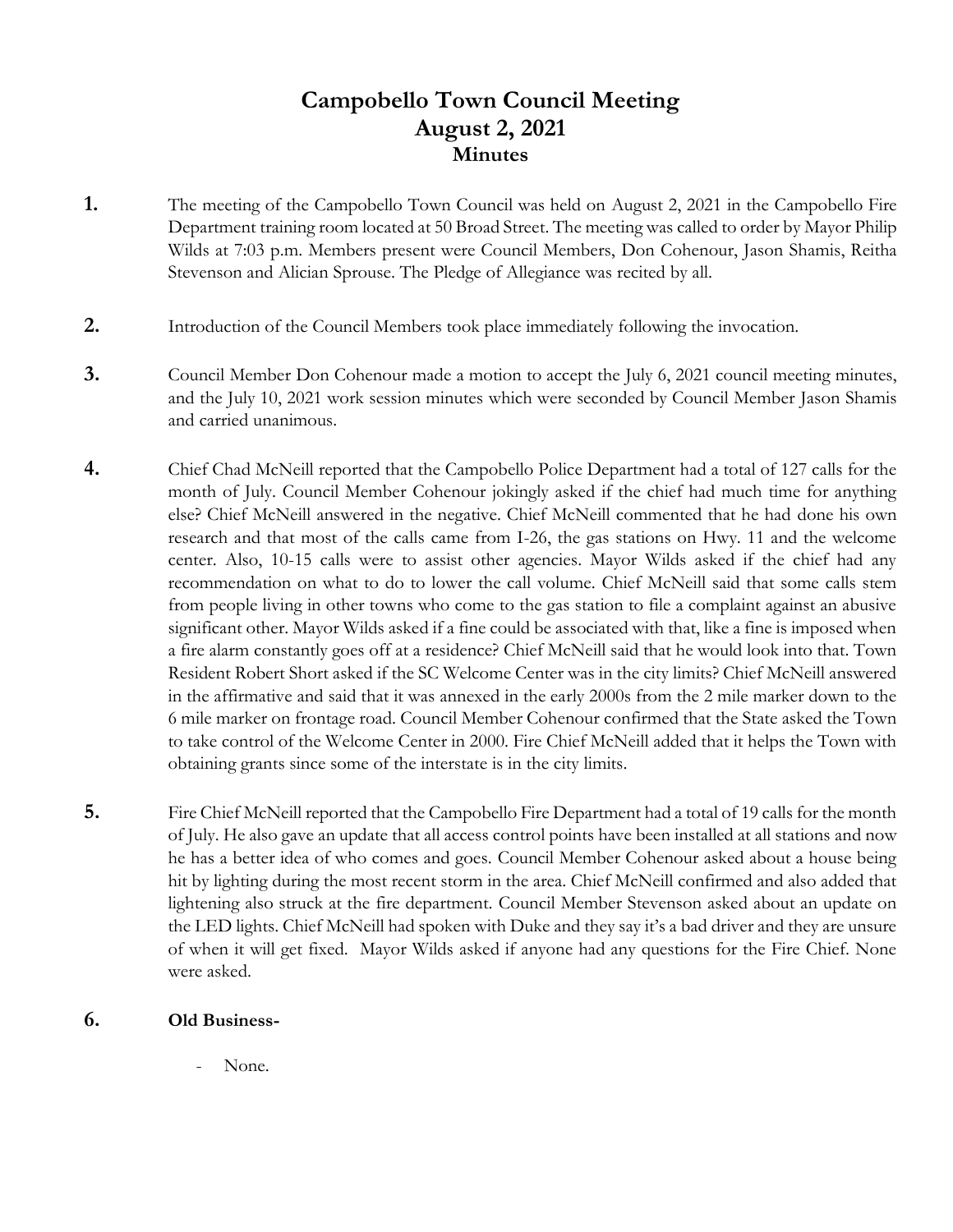### **7. New Business-**

- Clerk Hyder gave a summary of how Paws, Prayers & Promises helped the Campobello Police Department with its feral cat problem. Dana Mayer went out of her way to help get the cats spayed/neutered and found barn homes for 8 of them. Only two female cats remain at the PD and that is due to one having an eye removed and needing to stay in its familiar surroundings. Ms. Mayer made several trips to and from the police department to pick up trapped cats and take them to Landrum Vet or Animal Allies. Clerk Hyder asked the Mayor and Council to consider a donation to their organization as they did not ask for any monetary help during the process. Mayor Wilds asked that this be added to the agenda of their next Work Session.
- Mayor Wilds brought to everyone's attention that all business licenses were being standardized across the State. Therefore, the Municipal Association of South Carolina (MASC) helped with the preparation and revision of the Town's current Business License ordinance so that it would reflect the language needed. A first reading of Ordinance 8.501 – Business License was done by Mayor Wilds. The Mayor asked if council had reviewed the ordinance and approved it. Motion was made by council member Don Cohenour to accept the first reading of the amendment, which was seconded by council member Reitha Stevenson and carried unanimous.
- A Title Only reading of the 2021-2022 budget for the Town, Police Department, Victim's Advocate and Fire Department was done. Council Member, Alician Sprouse, made a motion to accept and approve the Title Only reading of the 2021-2022 budgets, which was seconded by Council Member, Jason Shamis and carried unanimous.
- Mayor Wilds asked if a date for the next Work Session had been set. Council answered in the negative. It was decided that the next Work Session meeting would take place *Saturday, August 14, 2021 at 9:00 a.m.* and be held in the Fire Department's Training Room.
- Susan Tompkins was given the floor to reintroduce Operation Hope to our community. She is the executive director for Operation Hope and brought with her a summer intern who is attending Converse College. She began with some history about Operation Hope, sharing that it opened its doors in 1992 with the help of 12 Landrum area churches. In 1993, it moved its location to the Broome storefront in Landrum, SC. Due to Covid-19, Operation Hope had to close for a period of time in 2020, but it re-opened its doors in July 2021. However, during the shutdown, Operation Hope was able to continue helping families by providing over 200 bags of food to the community, with the help of IGA grocery store in Tryon, NC. Recently, through the help of a pastor named Luke, Operation Hope was able to open St. Luke's Free Medical Clinic in Spartanburg, SC. Poverty stricken individuals and families, who have no medical insurance, are able to come to the free clinic for medical attention they need. North Greenville University also pitched in and provided an on-site Physician's Assistant for the free clinic and provides 10 students who work on a 4-week rotation schedule. Ms. Tompkins told of the exciting news that Operation Hope would be expanding and opening in a new location at 211 W. Rutherford Street, between Dollar Tree and Burke's Outlet. They continue to need volunteers and appreciate any and all donations. They look to support the Blessing Boxes that Campobello will soon be putting into place. Also, while they are sad that the Landrum News Leader had to close, they received a donation of their office furniture and equipment, along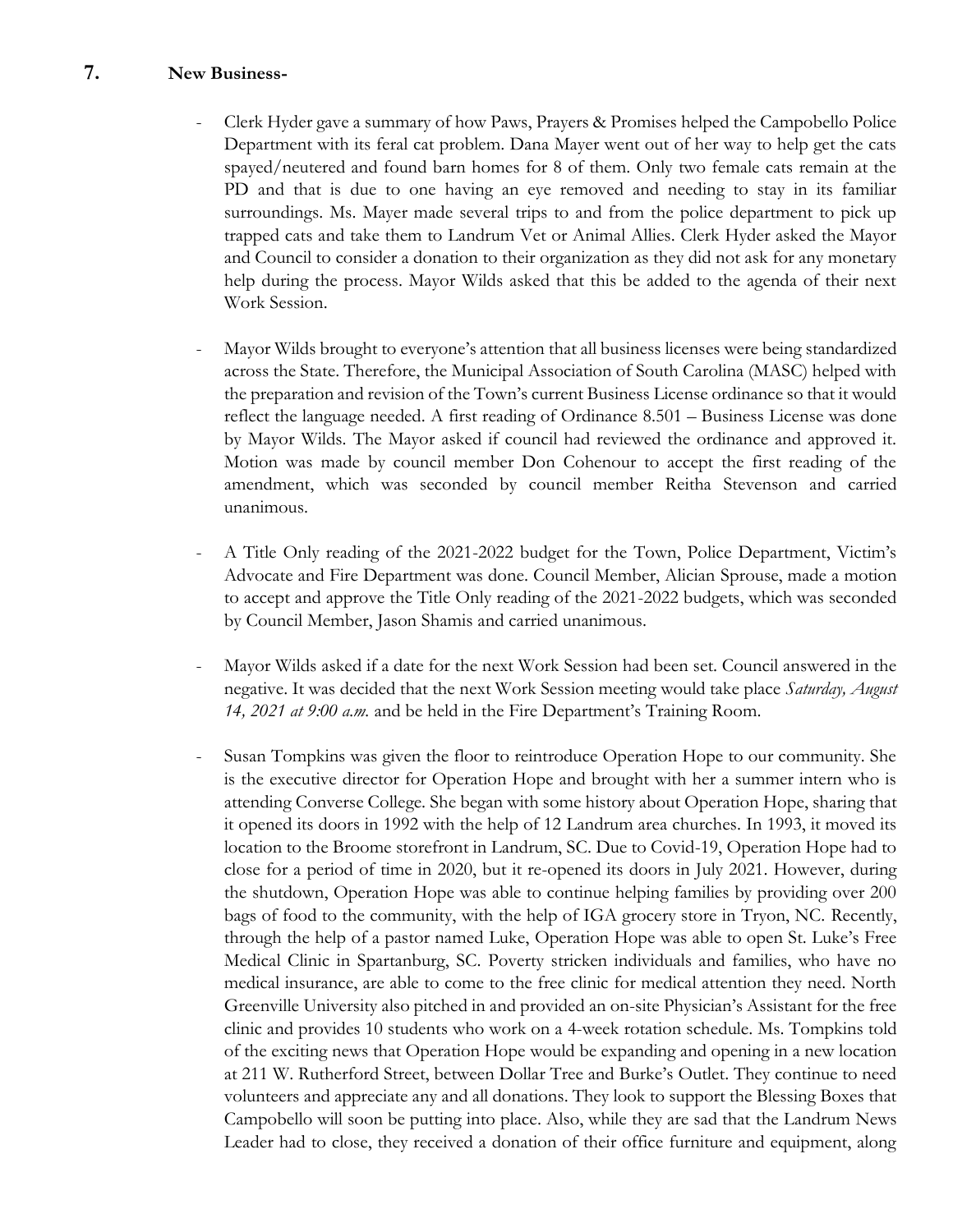with getting to use the paper boxes that are in various locations across Landrum and Campobello for food boxes. Operation Hope is also accepting donations of wheelchair ramps for homes and plan to have at least 2 blood drives each year. They also assist with home repairs for those unable to do such work. Town resident John Owenby asked how they go about the home repairs. Ms. Tompkins said that usually they rely on men's groups in different churches to come out and volunteer their time to help with small home repairs.

- Mayor Wilds announced that he would have to leave the meeting so that he could get to work. He asked Council Member Jason Shamis to continue on with the meeting in his absence.
- Laura Terrell with the Spartanburg County Community Development spoke on awareness of rent and utility assistance for those who have been negatively impacted by the COVID-19 pandemic. Spartanburg County received an award of 9.6 million to help those struggling to pay their bills. A second award was given to them of 3 million. At this time, only 3-4 families in Campobello have reached out and applied for the assistance. Ms. Terrell's goal is to get the word out to each town so that more families in need can get help. This not only helps tenants, but landlords also benefit. Up to 18 months of assistance can be given. Eligibility includes, but is not limited to, unemployment, reduction in work hours and risk of homelessness or housing instability. Ms. Terrell asked if we could help get the word out in our community and council member Shamis responded that we would post the flyer to our Town's website and Facebook page. He also asked how long the process took once a family reached out for assistance. Ms. Terrell responded with as quickly as the organization can get to them as there are steps to take in order to avoid fraud.

### **8. Other Business-**

- Council member Shamis gave an update as to the Planning & Zoning Committee, which will be meeting on Tuesday, August  $10<sup>th</sup>$  at  $3:00$  p.m. at Town Hall. Items to be discussed at this meeting will be land on Old Asheville Hwy being used for 10-15 mini farms and getting the bridge on Old Asheville Hwy repaired and reopened. Also, Campobello First Baptist has plans for a renovation project that will be reviewed by the Planning & Zoning Committee. Council Member Shamis also said that he has a meeting planned with ACOG which will be to go over their recommendations as far as ordinances.
- Town resident Owenby asked what the update was on the white house at 203 N. Main Street and if Past Prime Partners had been able to obtain it. Council Member Shamis said that the house had been bought by an invester at the County tax sale, but that the owners also paid half of the taxes, so until the owners come up with the other half of the tax money, the investor is still on track to own it by the end of next summer. He contacted Past Prime Partners and told them this and suggested they get in touch with the owners in order to get the taxes paid and obtain the property for themselves. Mr. Owenby also asked if they were successful in getting the building registered as historic. Council Member Shamis responded that they had successfully made it through the first step in getting that accomplished.
- Town Resident R. Short asked why the power was always going out in Campobello and Fire Chief McNeill said that with Campobello having a substation for Duke so close that it seems the power outages have gotten worse instead of better like Duke had said. He was told that power comes into that substation and goes out four different ways.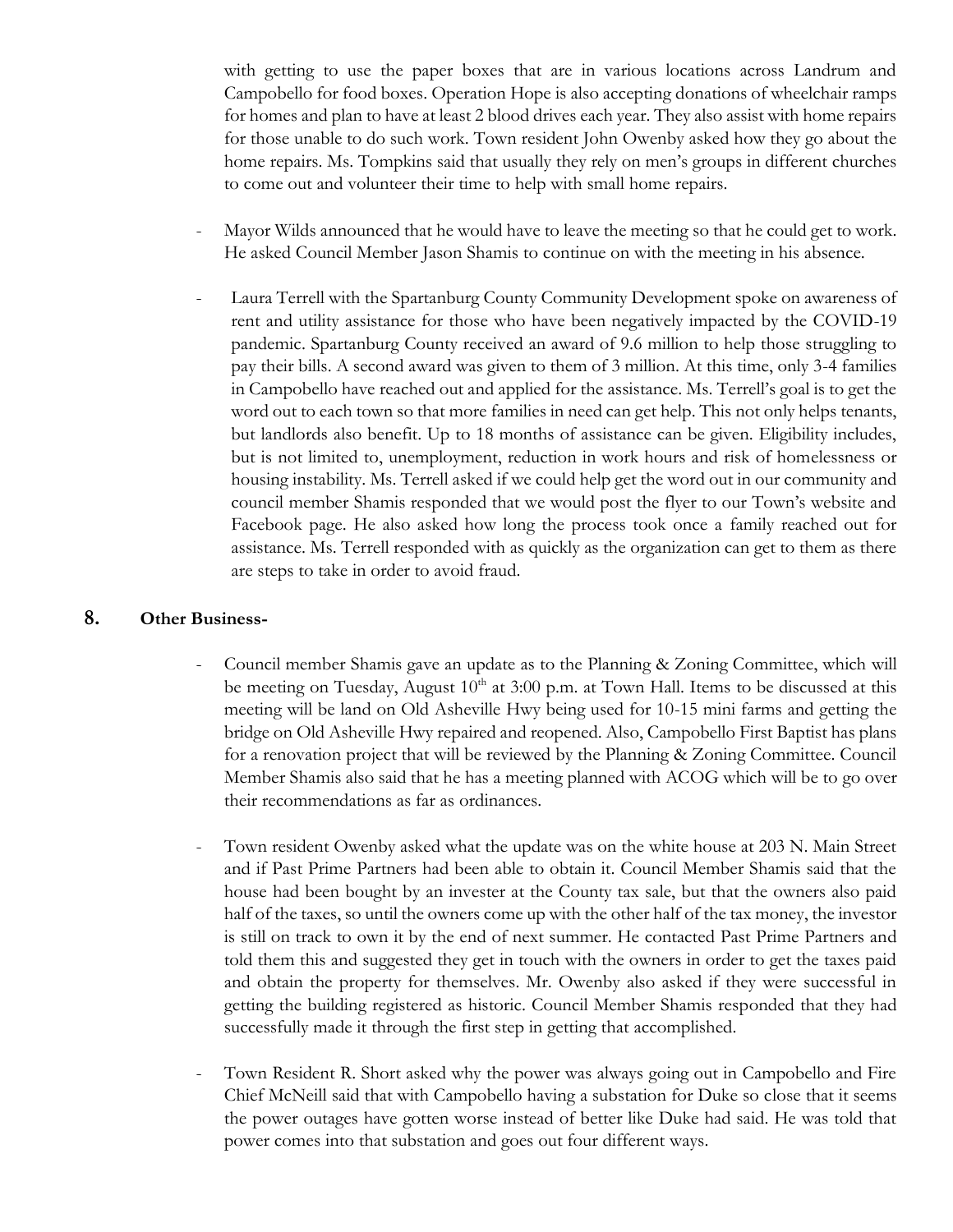## **9. Adjourned- August 2, 2021 at 8:15 p.m**.

With no further business presented, Council Member Don Cohenour made a motion to adjourn, second by Council Member Reitha Stevenson and carried unanimous.

 Let it be known, there are times it may be necessary for the Council Members to enter an executive meeting.

Town of Campobello Council Meeting minutes recorded by Town Clerk, Kim Hyder on this 2<sup>nd</sup> day of August, 2021.